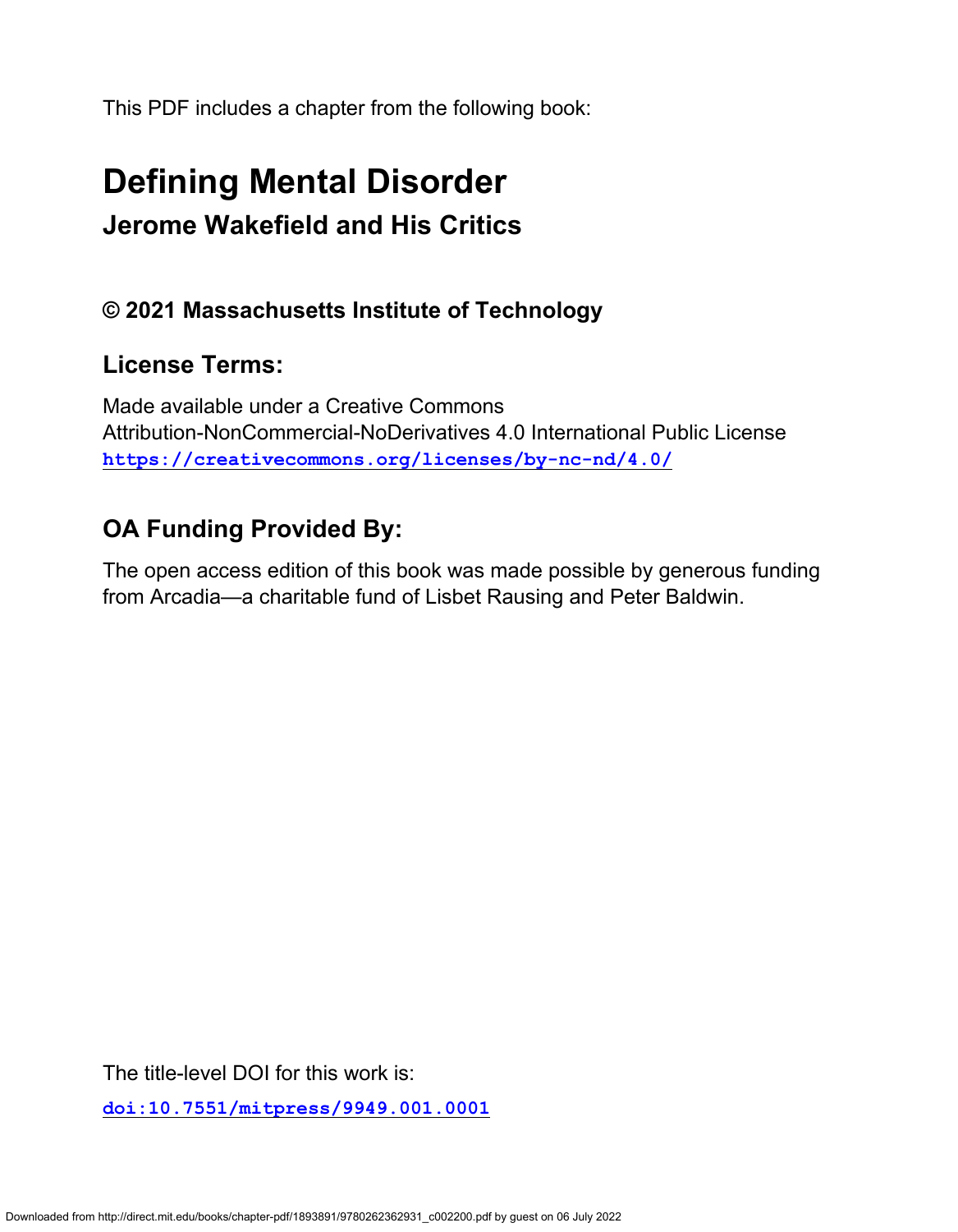### **23 Naturalism and Dysfunction**

#### **Tim Thornton**

#### **Introduction: Disorder and Naturalism**

The concepts of illness, disease, and disorder all share a prima facie normative character. Even Robert Kendell, who defended a plainly factual account, conceded that appearance in his 1975 paper, "The Concept of Disease and Its Implications for Psychiatry." He writes,

Before we can begin to decide whether mental illnesses are legitimately so called we have first to agree on an adequate definition of illness; to decide if you like what is the defining characteristic or the hallmark of disease.…By 1960 the 'lesion' concept of disease…had been discredited beyond redemption, but nothing had yet been put in its place. It was clear, though, that its successor would have to be based on a statistical model of the relationship between normality and abnormality.…But…[a statistical model] fails to distinguish between deviations from the norm which are harmful, like hypertension, those which are neutral, like great height, and those which are positively beneficial, like superior intelligence. (Kendell 1975, 309)

The normative aspect of disease is suggested in this passage by the dimension spanning harm to benefit. This is a distinction beyond mere degree of difference from a statistical norm. It is normative as opposed to merely (statistically) normal. But normative notions present a challenge for the philosophical program of placing complex concepts into a conception of nature, or "naturalizing" them as that project is usually known, especially given the most influential version of philosophical naturalism: reductionism. (In his book *Philosophical Naturalism,* David Papineau argues that its fundamental characteristic is "the thesis that all natural phenomena are, in a sense to be made precise, physical" [Papineau 1993, 1]. Hence, showing how concepts pick out real and natural features of the world involves, ultimately, reducing them to physical concepts.)

The reason that normativity presents a challenge to philosophical naturalism so understood is that, on an influential neo-Humean view, the natural world is not itself the source of normativity: thinking subjects are. As Hamlet says, on this view, "There is nothing either good or bad, but thinking makes it so." Thus, normative concepts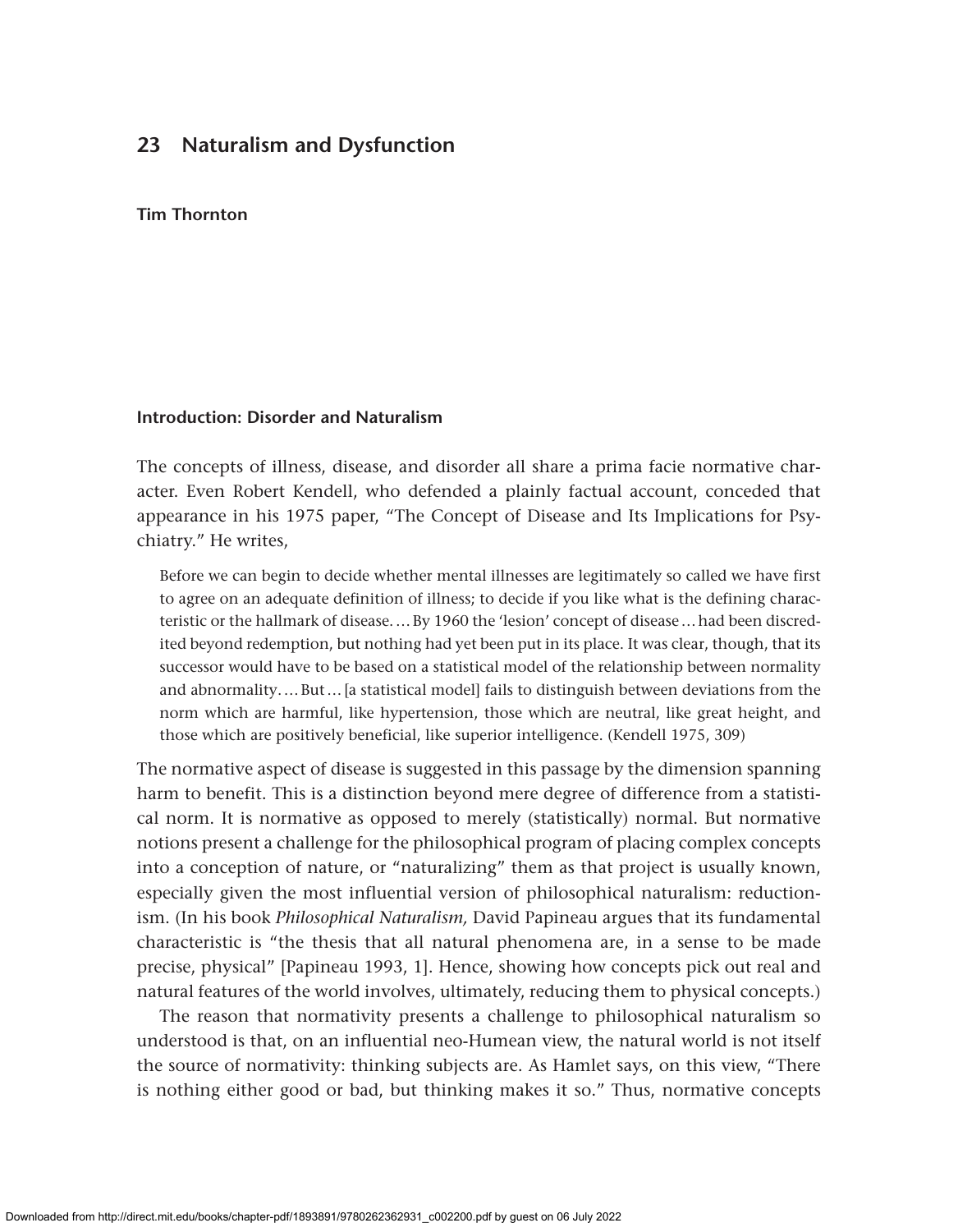cannot be thought of as describing the natural world but as reflecting human subjectivity. This is clearest in cases where the normativity concerned, like Hamlet's line, takes the form of explicit value judgments.

Here is one such example in the philosophy of disorder. K. W. M. (Bill) Fulford defends an account of illness as an endogenously caused failure of ordinary doing (Fulford 1989). He argues against both Thomas Szasz, who contrasts mental and physical illness, and Robert Kendell, who assimilates them as value free, that mental illness and physical illness are *both* value terms (Szasz 1960). The idea that illness comprises an internally generated failure of ordinary doing explains its value-ladenness because the concept of *failure* itself suggests an ineliminable negative value judgment. But Fulford also argues that differences of opinion about the value judgments need not generally imply error because they do not answer to anything objective. Value judgments are projections of a subject's sentiments onto the world, and hence differences of opinions should be explored rather than corrected (e.g., Fulford 2004). Hence, the class of illnesses does not pick out anything objective. It is a reflection of both worldly facts but also subjective values about which there can be rational disagreement.

Fulford's account does not fit reductionist naturalism. Illness is not in that sense a "natural" concept but an alloy of worldly fact and human value with the latter underpinning the prima facie normative element of illness. To naturalize illness—at least in accord with the dominant reductionist reading of that term—would require some way to account for the normative dimension in value-free and naturalistic terms. That possibility is the subject matter of this chapter. To investigate its prospects, I will discuss Jerome Wakefield's influential harmful dysfunction model of disorder.

#### **I. Wakefield's Harmful Dysfunction Model**

To be clear from the start: Wakefield does *not* attempt to provide a value-free analysis of illness or disease or disorder (unlike others such as Christopher Boorse [1975] and Robert Kendell [1975], who do). (Note that although, perhaps influenced by Boorse, Wakefield talks of "disorder" rather than "illness" or "disease," he does not suggest any firm distinctions between them; he comments, "Some writers draw distinctions among *disorder*, *disease*, and *illness*. *Disorder* is perhaps the broader term because it covers traumatic injuries as well as disease/illness. I ignore these differences" [Wakefield 1992, 374]. I will follow his lead.) But he suggests that disorder can be analyzed as a conjunction of one specific value and a value-free medical science core.

On his account, the normative dimension is divided between two elements. It features in the value "harm," which forms one conjunct and helps encode the practical aims of medicine to intervene in only particular cases, the harmful ones. But it is also present in the concept of a dysfunction, which turns out to be "anchored in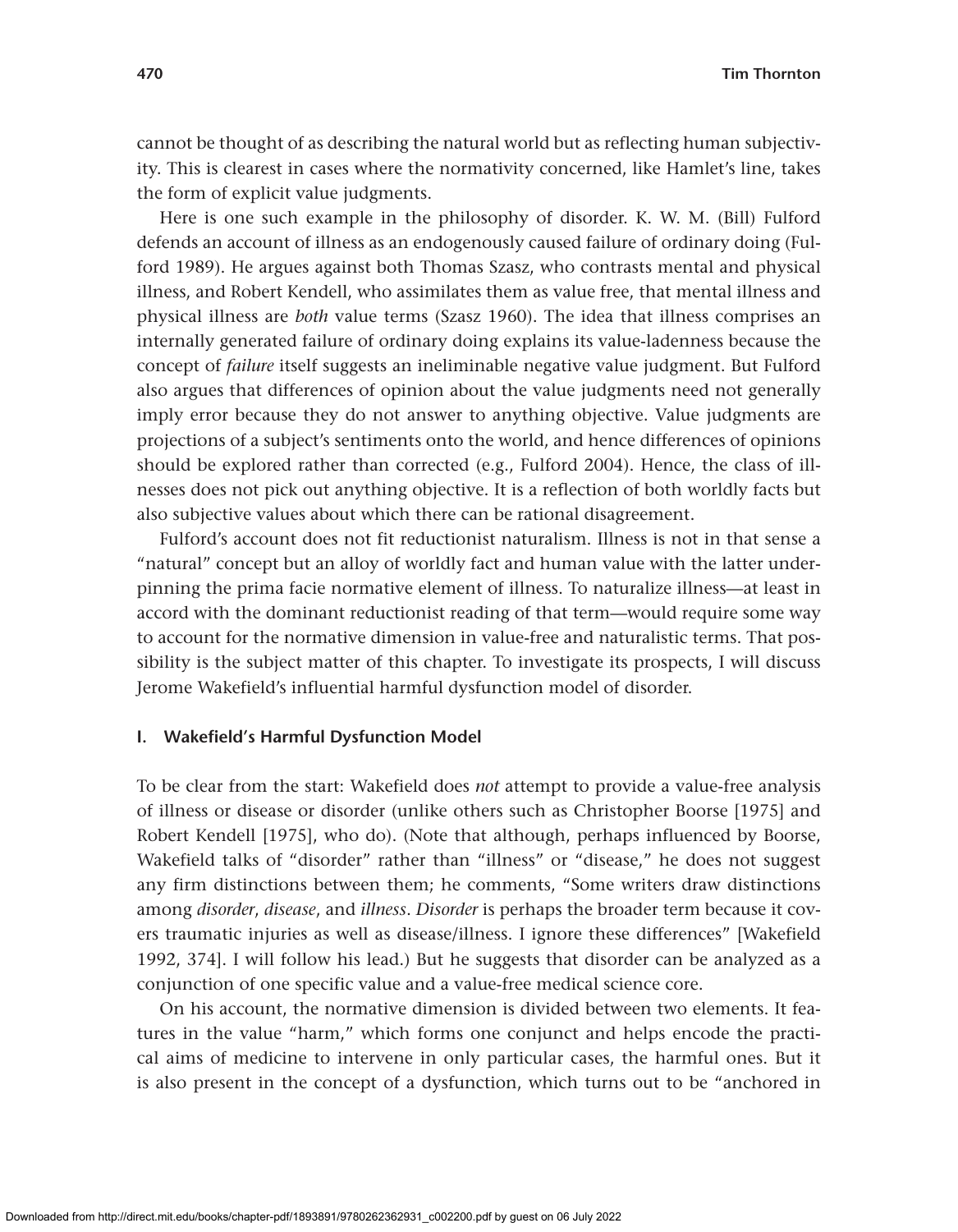evolutionary theory" (Wakefield 1999, 465). The resulting "harmful dysfunction analysis" contrasts with Fulford's analysis in that, in the latter, facts and values mingle "all the way down." By contrast, Wakefield's approach aims to characterize a purely descriptive *core* for medical science using the idea of biological functions. In other words, the normative component of any illness is divided into an irreducibly value-laden element of harm and into a deviation from a biological function, which is then reduced to, or naturalized via, descriptive biological theory. The class of biological dysfunctions is thus a natural class even if the broader class of disorder is not. The focus here is that narrow class.

The challenge of giving a descriptive, nonnormative, or nonevaluative account of function to explain this core element of disorder goes hand in hand with giving an account of *failure* of function. Only if an account can be given of what a *divergence* of the behavior of a system from its function comprises has the notion of a function that could be successfully *or* unsuccessfully executed been substantiated. But if such an account of divergence of function can be given in value-free, descriptive terms, then it would ipso facto successfully account for failure of function. Thus, it would be a mistake to assume that in characterizing disorder partly as a *failure* of function, Wakefield has already conceded the game to value theorists because "failure" is an evaluative concept as Fulford seems to suggest (Fulford 1999, 2000). If function and divergence from it can be analyzed in descriptive terms, then so can "failure" of function: it is any divergence from function. An apparently normative or evaluative concept would be reduced to a value-free descriptive analysis.

It may still seem that, in the case of function, a nonnormative descriptive account is a hopeless nonstarter precisely because the distinction between *success* and *failure* surely cannot be reduced to a purely factual or descriptive vocabulary. But just such descriptivist accounts of natural function have been proposed elsewhere as part of the wider legacy of Darwin. In the philosophy of language and thought, for example, Ruth Garrett Millikan proposes that the intentionality or "aboutness" of thoughts and beliefs can be naturalized using the notion of biological functions (see especially Millikan 1984). She argues that even conscious human purposes—paradigm instances of genuine teleology—are susceptible to this form of reductionist naturalism (Millikan 1998, 309).

Much has been written on the definition of function. Two broad approaches are perhaps most influential: the views of Cummins and Wright. Rachel Cooper summarizes their differences thus:

Of the best known positions, those who adopt Cummins-type views (Cummins 1975) claim that the function of a sub-system is whatever it normally currently does that contributes towards the goals of a larger system. On such an account the function of the heart is to pump blood around the body, as this is what hearts currently normally do that contributes to the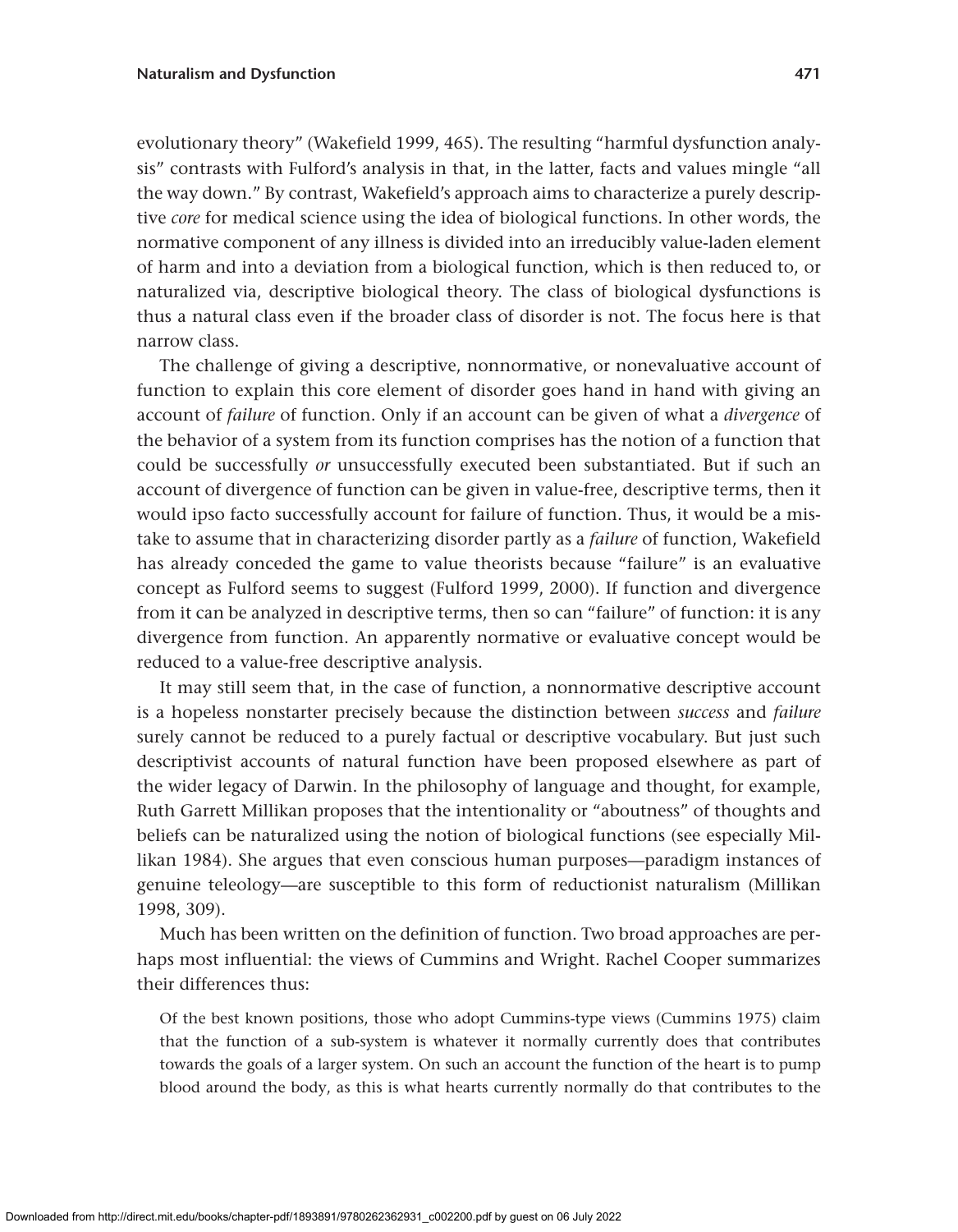organism surviving and reproducing. On the other hand, those who favour Wright-style approaches (Wright 1973) think that the function of a sub-system is fixed by its history. In the biological domain, the Wright-function of a sub-system is whatever it was naturally selected to do. (Cooper 2007, 30–31)

Elsewhere, Cooper (2002, 268) suggests other options and suggests that there are prima facie difficulties with all of them for the analysis of disorder or disease.

For the function of *X* to be *Z*, any of the following might be considered necessary:

- 1. *X* was originally selected because it does *Z*.
- 2. In the recent past, selection has been responsible for maintaining *X* because it does *Z*.
- 3. Currently, selection is responsible for maintaining *X* because it does *Z*.
- 4. At all times, *X* has been selected because it does *Z*.

It is difficult to choose between these options as each is associated with potential problems. One of the problems that Cooper highlights is that if one opts for the original selective advantages of some trait that, as a matter of fact, now also prima facie serves another function, then failure of that current prima facie function will not count as disease. But if recent history is taken to be key, then, because human societies and technologies now affect actual reproduction, traits that might seem prima facie to be dysfunctional but that are compensated for through human intervention cannot count as diseases. I will ignore these particular difficulties here.

Both Wakefield and Millikan favor a historical approach (like Wright's) connecting functions to actual evolutionary selective histories, and as will become clearer, this is most apt for the reductionist project in question. Roughly speaking, the biological or proper function of a particular trait of an organism is what explains the evolutionary success and survival value of that trait. (In fact, Millikan defines functions within an account of reproductively established families, but the details of her theory will not matter here.)

Crucially, for the purposes of capturing the prima facie normativity of disorder (Wakefield) and intentionality (Millikan), biological functions are distinct from dispositions. The biological function of a trait and its dispositions can diverge. Engineering limitations might cause the actual behavioral dispositions of a trait to diverge from the biological function it thus only partially exemplifies. Further, the divergences might themselves be life threatening and play no positive part in explaining the value of the trait. The best explanation of the survival of that organism and those like it cites the function that helped propagation or predator evasion, for example, and not those aspects of its behavioral dispositions that diverged unhelpfully from it.

This point is sometimes put by saying that what matters is not which traits or dispositions are selected but what function they are selected *for*. The distinction between "selection of" and "selection for" can be illustrated by the example of a child's toy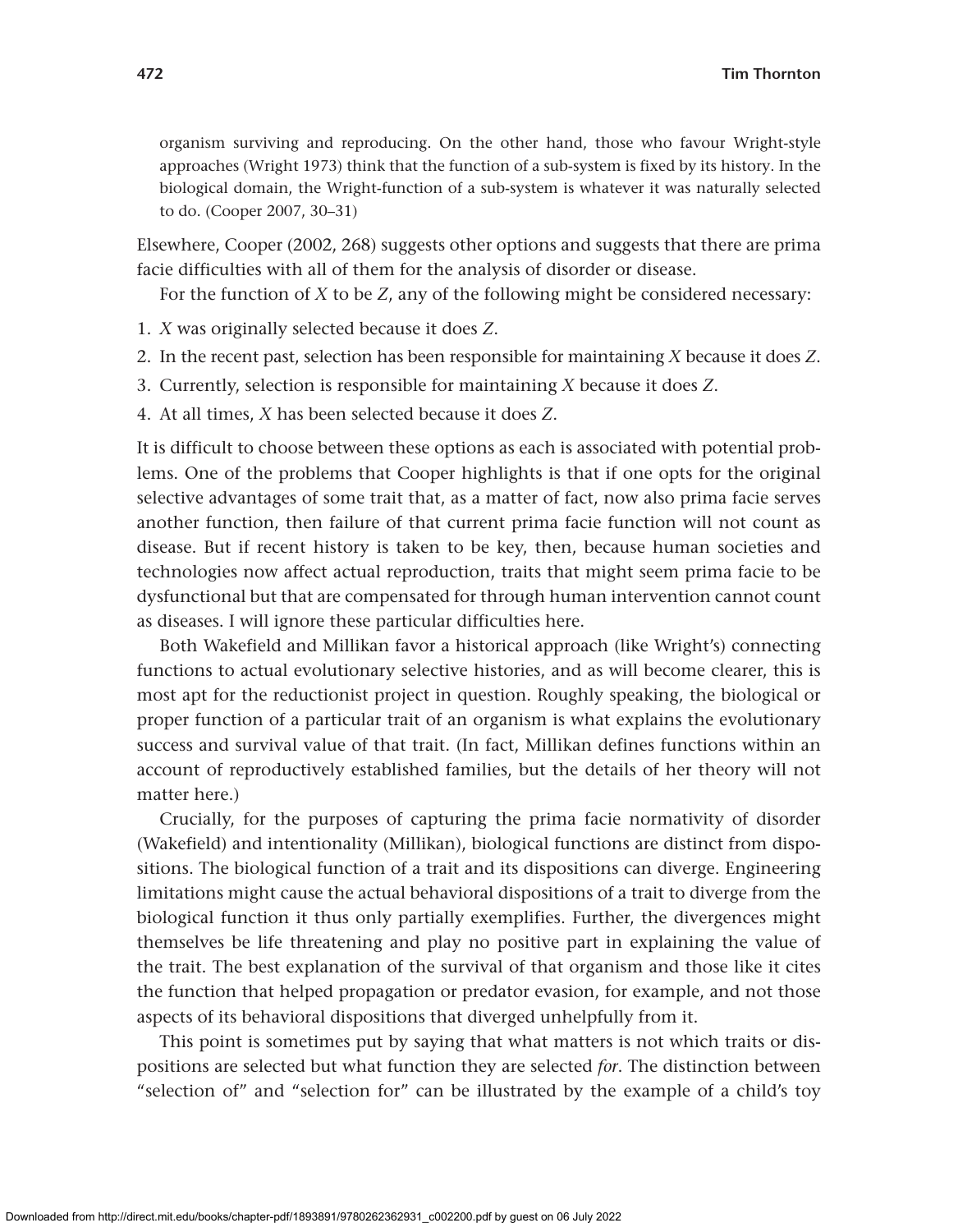(Sober 1984). A box allows objects of different shapes to be posted into it through differently shaped slots in the lid. The round slot thus allows the insertion of balls, for example. It may be that the actual balls allowed through or "selected" in one case are all green. But they are selected *for* their round cross section and not their green color. Millikan stresses the fact that the biological function of a trait may be displayed in only a minority of actual cases. It is the function of sperm to fertilize an egg, but the great majority of sperm fails in this regard (Millikan 1984, 34). Since biological functions can diverge from mere dispositions, they have extra resources necessary for accounting for the idea of *failure* of function. The distinction between success and failure of a system, organism or organ can be defined by reference to its functioning in accord with its biological function.

Wakefield's work on disorder is in the same tradition: providing a reductionist account of a problematic concept by appeal to evolutionary theory. He offers an initially distinct, but eventually similar, account of natural functions. Drawing on essentialist accounts of natural kinds, such as water or gold, he suggests that natural functions likewise have an underlying essence. Thus, natural functions are defined as sharing whatever the initially unknown essential process is, which explains prototypical nonaccidental beneficial effects such as eyes seeing. This is a surprising claim given that what unites natural kinds such as gold or water are first-order physical properties. No first-order physical properties unite natural functions. But Wakefield goes on to invoke explanation and natural selection in a much more standard way:

A natural function of a biological mechanism is an effect of the mechanism that explains the existence, maintenance or nature of the mechanism via the same essential process (whatever it is) by which prototypical nonaccidental beneficial effects…explain the mechanism which cause them.…It turns out that the process that explains the prototypical non-accidental benefits is natural selection acting to increase inclusive fitness of the organism. (Wakefield 1999, 471–472)

Thus, like Millikan, Wakefield relies on an account of natural function drawn from explanation within evolutionary theory to distinguish those dispositions that accord with a system's naturally selected function from those that do not.

However, despite this connection between the prima facie normativity of the concept of disorder and the normativity, albeit rooted in evolutionary history, of biological functions, there remains an ambiguity between two possible reductionist aims for such an account. In the next section, I will clarify this through a detour into the philosophy of thought or mental content. I will then argue, in the following section, that an objection derived from Wittgenstein's discussion of rules threatens one version but not the other. In the final section, I will consider which aim is appropriate to naturalizing mental disorder.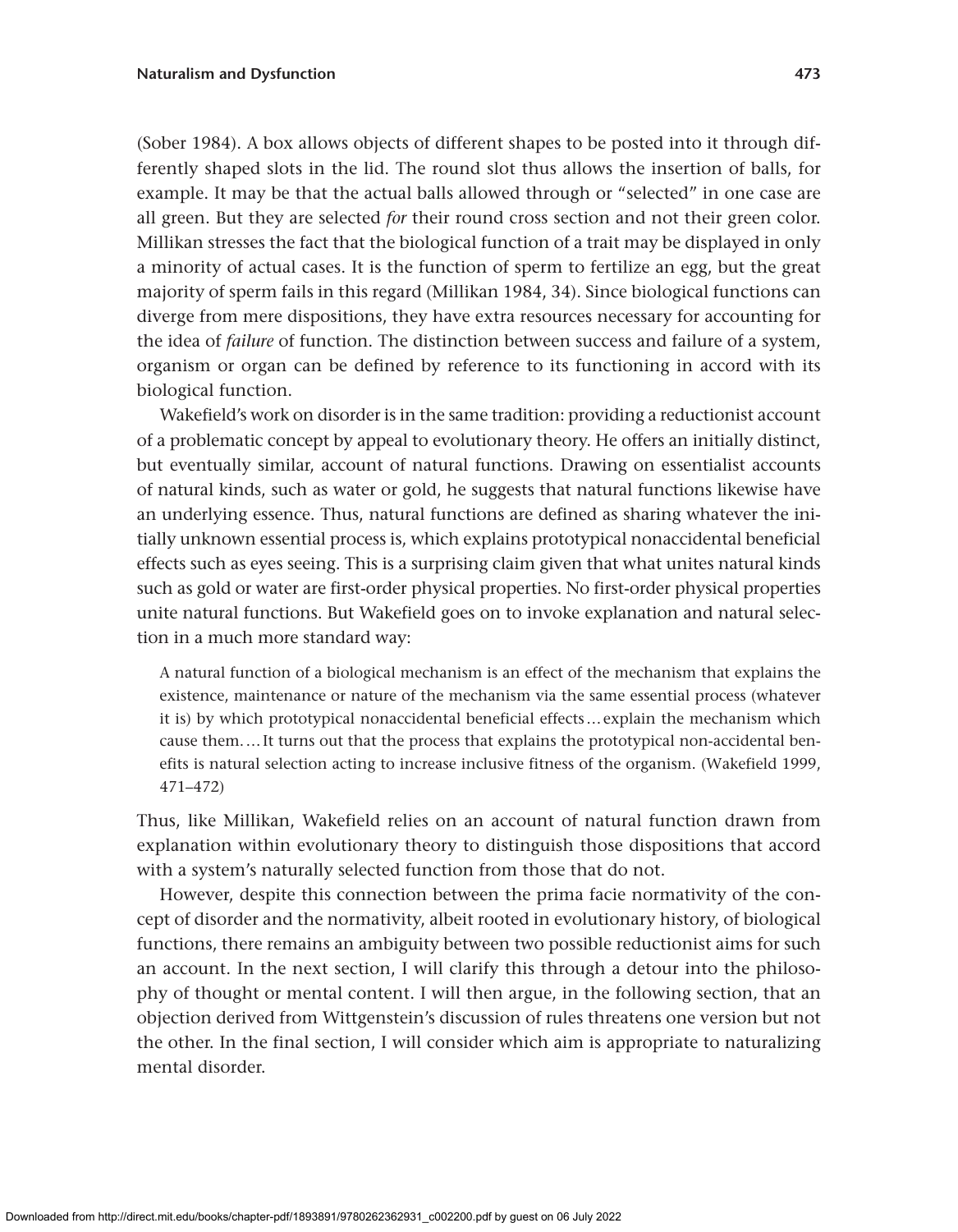#### **II. What Kind of Reductionist Naturalism?**

In this section, I will distinguish between two aims for reductionist naturalism that can be compared to two horns of the Euthyphro dilemma. But to make this more concrete, I will characterize the difference using the actual aims of two competing, but reductionist, approaches in the philosophy of content: those of Millikan, already mentioned, and of Jerry Fodor.

In the lengthy appendix to his book *Psychosemantics*, Jerry Fodor articulates a general argument for reductionism in the philosophy of content:

I suppose that sooner or later the physicists will complete the catalogue they've been compiling of the ultimate and irreducible properties of things. When they do, the likes of *spin*, *charm* and *charge* will perhaps appear upon their list. But *aboutness* surely won't; intentionality simply doesn't go that deep. It's hard to see…how one can be a Realist about intentionality without also being, to some extent or other, a Reductionist. If the semantic and intentional are real properties of things, it must be in virtue of their identity with (or supervenience on?) properties that are *neither* intentional *nor* semantic. If aboutness is real, it must be really something else. (Fodor 1987, 97)

The promise of the program is that intentionality itself will be fitted into a conception of nature—or "naturalized"—by a reduction to properties that are not essentially or intrinsically intentional or semantic. Since the latter are supposed to constitute the former (through identity or supervenience), it is not that they are not intentional or semantic, but they are not essentially so. Thus, the concepts in the reduction base can be understood independently of grasp of the concepts to be understood, thus serving a project of philosophical naturalism.

The work of the rest of the book looks at first sight to be a contribution to this task through the articulation of what Fodor calls a "representational theory of mind." This comprises a "language of thought" (LOT) to explain the relationships between mental representations construed as internal vehicles of mental content combined with a version of a causal theory of reference (an asymmetric dependence theory) connecting those internal vehicles to the world.

But, on reflection, while, if successful, the representational theory of mind would be a step toward a reduction of intentionality, it is not that the actual aim of the representational theory of mind as set out in *Psychosemantics* is quite as radical as the argument in the appendix. Consider the argument that mental representations must have a structure to map the structure of mental contents.

Practically everybody thinks that the *objects* of intentional states are in some way complex: for example, that what you believe when you believe that … P & Q is … something composite, whose elements are—as it might be—the proposition that P and the proposition that Q.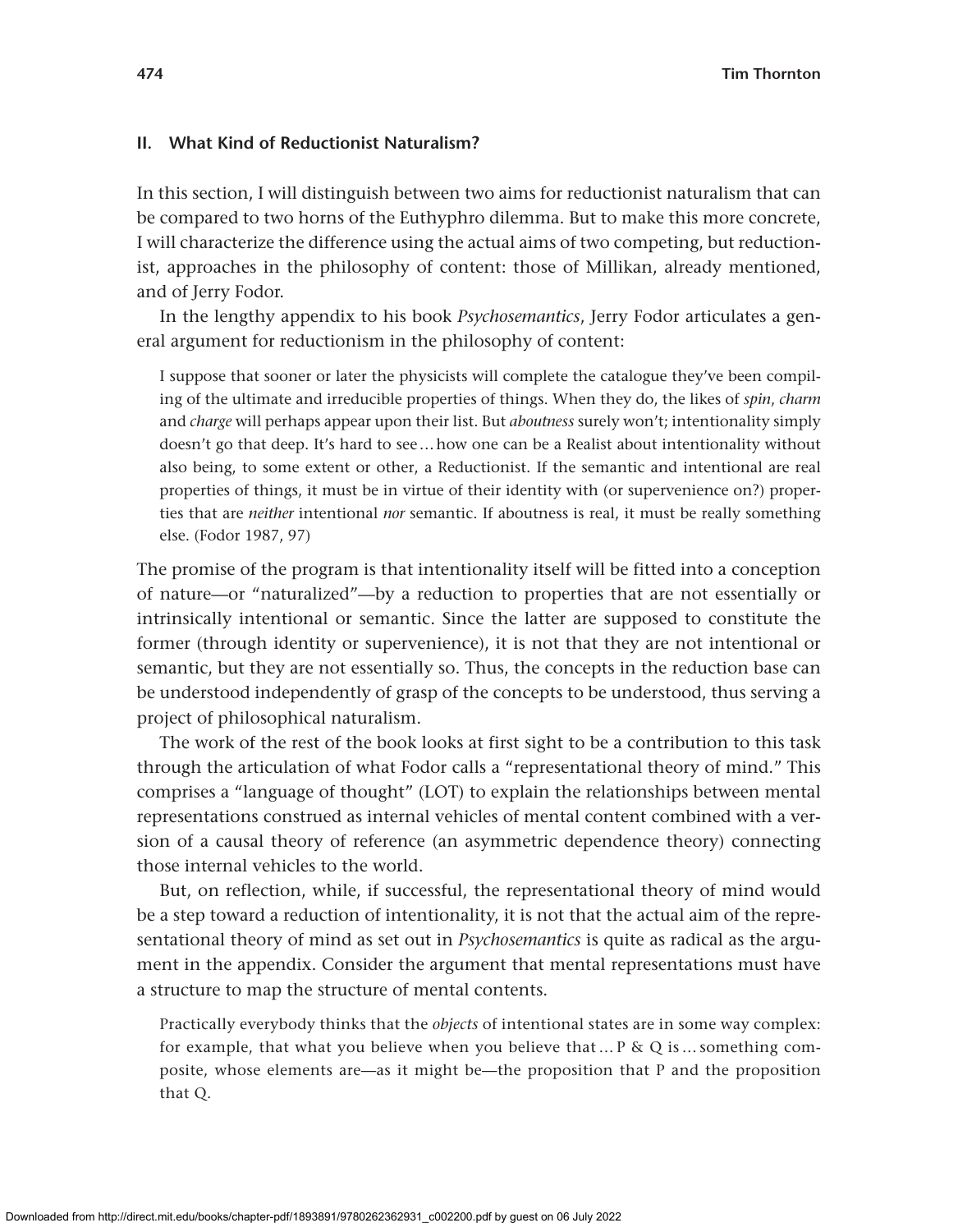But the (putative) complexity of the *intentional object* of a mental state does not, of course, entail the complexity of the mental state itself. It's here that LOT ventures beyond mere Intentional Realism…LOT claims that *mental states*—and not just their propositional objects *typically have constituent structure*. (Fodor 1987, 136)

The aim of the account seems to be to explain how it is possible for thinkers to think thoughts with the right systematic relations to other thoughts. It *is* possible if there are inner vehicles of thoughts with an isomorphous structure to the structure of thought and, in turn, if the syntactic properties of those vehicles mirror their semantic relations and are suitably connected to their causal properties. Fodor attempts to show that it is not mysterious—that it is natural—that creatures like us can think the thoughts we can. If I may use the phrase the "space of reasons" to stand for the rational relations between thought contents and between them and the world, it seems that Fodor takes his question to be:

• Given the space of reasons, how is it possible for creatures like us to respond to it?

His answer is a piece of a priori engineering design. We must be creatures with an innate conceptual repertoire carried by a language of thought. This is still a form of reductionist naturalism. The fact that, medical limitations aside, humans can grasp a potential infinity of thoughts and chart the rational relations between them can seem puzzling and call for philosophical attention. The representational theory of mind is an attempt to make that less mysterious by showing how it would be possible for suitably engineered creatures to have those characteristics. But it is less radical than it might be because, within the main body of the text at least, it takes the conceptual connections themselves for granted.

Millikan, by contrast, aims to do something more ambitious with her evolutionary, or teleosemantic, theory of mental content. As summarized above, she deploys a tool that seems more promising than a causal theory of reference to account for mental content because it is itself an apparently normative notion: biological or proper function. A biological function is normative because it sets a standard against which the actual behavior or dispositions of a biological trait or subsystem can be compared. She deploys this idea not just aim to explain how possessing mental content is the proper function of some cognitive system. Rather, particular representational contents are supposed to be explained in this way. The contents carried by inner vehicles are specified via the proper functions of those vehicles: that for which they are selected. Hence, the selective advantages conferred must be characterizable in nonintentional terms. The meaning or content carried must drop out of the evolutionary theory rather than be presupposed in specifying the advantage.

The aim of this analysis is thus more ambitious than Fodor's project because Millikan aims to naturalize the structure of conceptual connections or "the space of reasons" itself. Assuming that logic charts the rational connections between contents, it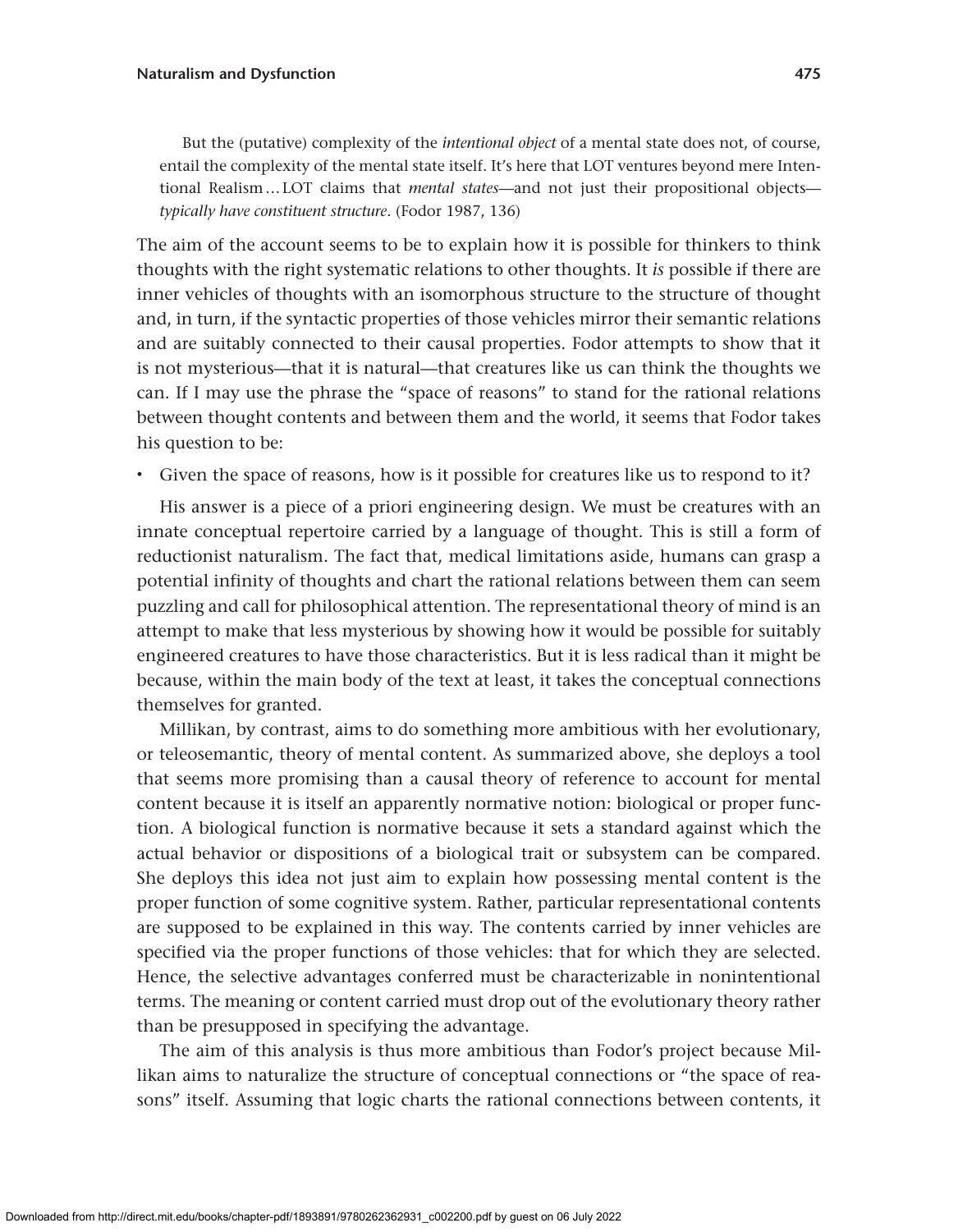is significant that Millikan claims that given a teleosemantic account, logic itself will become "the first of the natural sciences" (Millikan 1984, 11). So her key question is something like:

• Given our biological natures, how is it possible for creatures like us to respond to what we take to be the space of reasons, whatever it is?

The difference in actual ambition between Fodor and Millikan is akin to the Euthyphro dilemma. Given a suitable theology, the following biconditional would be true:

• For any act *X*: *X* is pious if and only if *X* is loved by the gods.

The dilemma stems from considering the "order of determination," in Crispin Wright's phrase, of this biconditional (Wright 1992). Is the pious loved by the gods because it is pious, or is it pious because it is loved by the gods? Fodor's and Millikan's projects take opposing views. In effect, Fodor adopts the first horn and derives a priori engineering constraints on the gods (or thinkers) given that we know that they are able to track piety (or the space of reasons), antecedently understood. Millikan, by contrast, adopts the second horn and aims to explain piety (or the space of reasons) by describing the engineering of the gods (or thinkers) in independent (of piety or the space of reasons) evolutionary terms.

This distinction matters to the force of an objection that can be raised against Millikan's program, which I will now summarize.

#### **III. A Wittgensteinian Objection to Millikan's Project**

There is a familiar objection to Millikan's program based on Wittgenstein's rule following considerations. It is tempting to think that meaning or mental content needs some sort of vehicle such as sign or symbol. Any such sign can, however, be interpreted in an unlimited number of ways and thus needs to be coupled with the correct interpretation. This point is often emphasized by commentators by suggesting interpretations of even extended demonstrations by example of the meaning of words or of mathematical series that are consistent with the examples given but that deviate or are "bent" in some future application (e.g., Blackburn 1984). But if mental content is explained as a mental sign that stands in need of the correct interpretation, then the content of the interpretation will also need to be similarly underpinned. And this initiates a vicious infinite regress.

"But how can a rule shew me what I have to do at *this* point? Whatever I do is, on some interpretation, in accord with the rule."—That is not what we ought to say, but rather: any interpretation still hangs in the air along with what it interprets, and cannot give it any support. Interpretations by themselves do not determine meaning. (Wittgenstein 1953, §198)

The same goes for accounting for understanding written or spoken signs or symbols. In the absence of any coherent account of a final interpretation that somehow blocks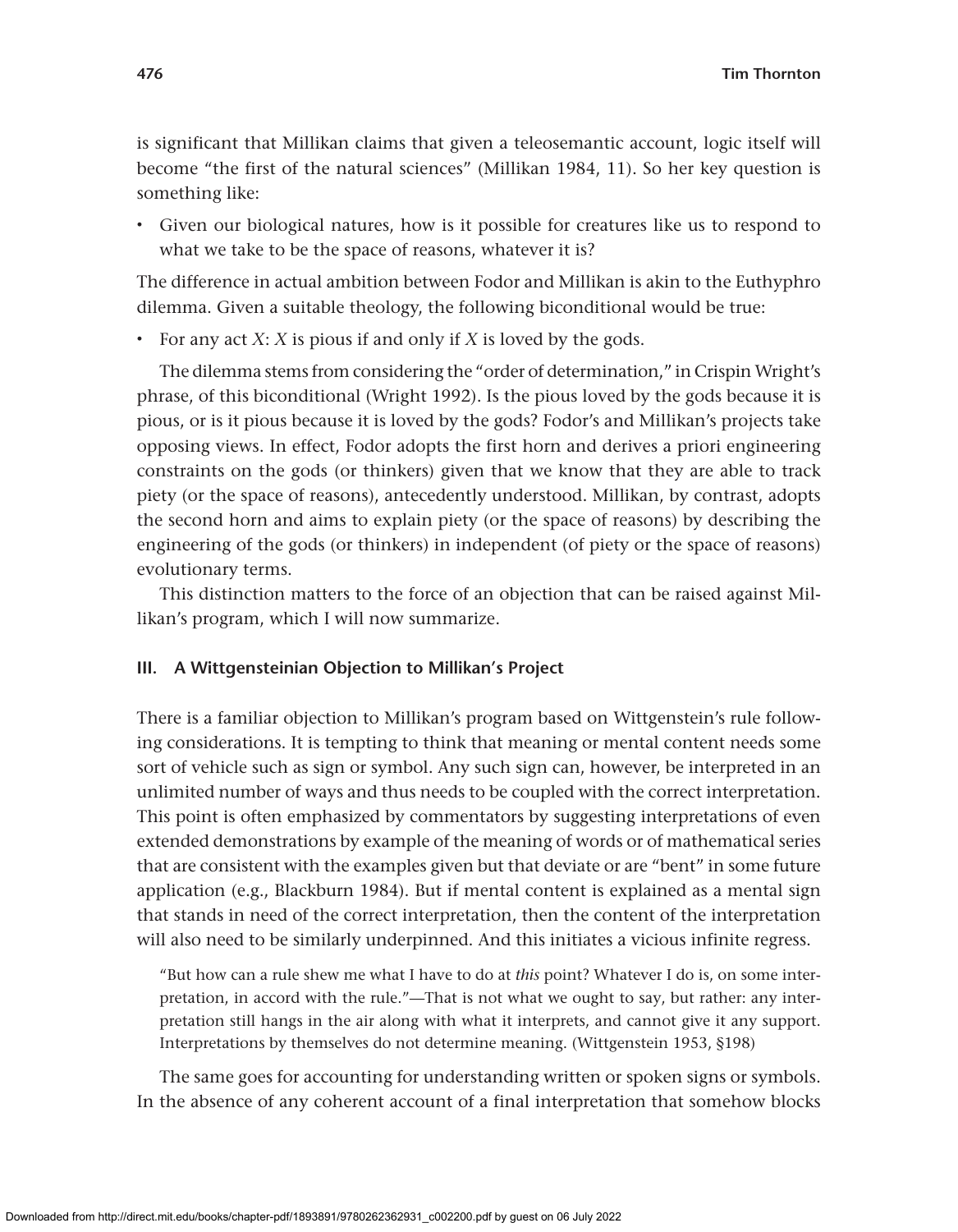the regress, any account of mental content that depends on an interpretation faces a challenge.

Millikan's teleosemantic account of mental content is a form of interpretation-based theory. Past behavior is a set of signs to be interpreted. Like the interpretation of signs, such behavior is consistent with an unlimited number of possible functions or rules including both continuations that seem natural and logical and an unlimited number of other "bent" rules that deviate in unnatural ways. The normativity of a function implies that not every aspect of the behavior of a trait or subsystem needs to match the function: what the trait is for. A trait may fail to match the function for which it was selected. What ensures the determinacy of biological function—what selects just one of the possible rules—is a particular *explanation* of the persistence of trait over evolutionary time. If the potential rewards of a trait are sufficiently great, it may be that actual behavioral dispositions of previous instances of the trait only rarely match the function that explains the trait's persistence. Hence the potential gap between actual past performance and the appropriate functional explanation. But the lesson from the discussion of "bent" rules is that finite past behavior could be explained as exemplifying many different or "bent" functions, all of which would have been equally successful in the past but that would diverge in the future. (Note also that this worry is not merely a kind of Quinian marginal indeterminacy akin to the difference between rabbits and undetached rabbit parts. Competing bent rules might be utterly different in future applications. By what principle is just one selected? I will return to this thought at the end.)

Millikan considers and responds to this objection in "Truth Rules, Hoverflies, and the Kripke-Wittgenstein Paradox." Male hoverflies spend their time hovering and waiting for female hoverflies to pass by at which point they accelerate in pursuit. "The geometry of motion dictates that to intercept the female the male must make a turn that is 180° away from the target minus about 1/10 of the vector angular velocity (measured in degrees per second) of the target's image across his retina" (Millikan 1993, 219). Millikan calls this the "proximal hoverfly rule" and suggests that male hoverflies are genetically programmed to follow it. That is, they have some internal mechanism "of a kind that historically proliferated in part because it was responsible for producing conformity to the proximal hoverfly rule, hence for getting male and female hoverflies together" (Millikan 1993, 219). So the biological function of the mechanism is to follow that rule.

But the behavior of actual hoverflies may not accord with just that. One possibility is that hoverflies have some optical blind spots such that a female arriving in the blind spot of a male provokes no reaction. Such a possibility, however, would not be part of what explains the continued existence of the mechanism in the fly population. It would be noise rather than signal. The more worrying possibility is a rule that accords with all past successful fly-on-fly action but that diverges in the future. What in the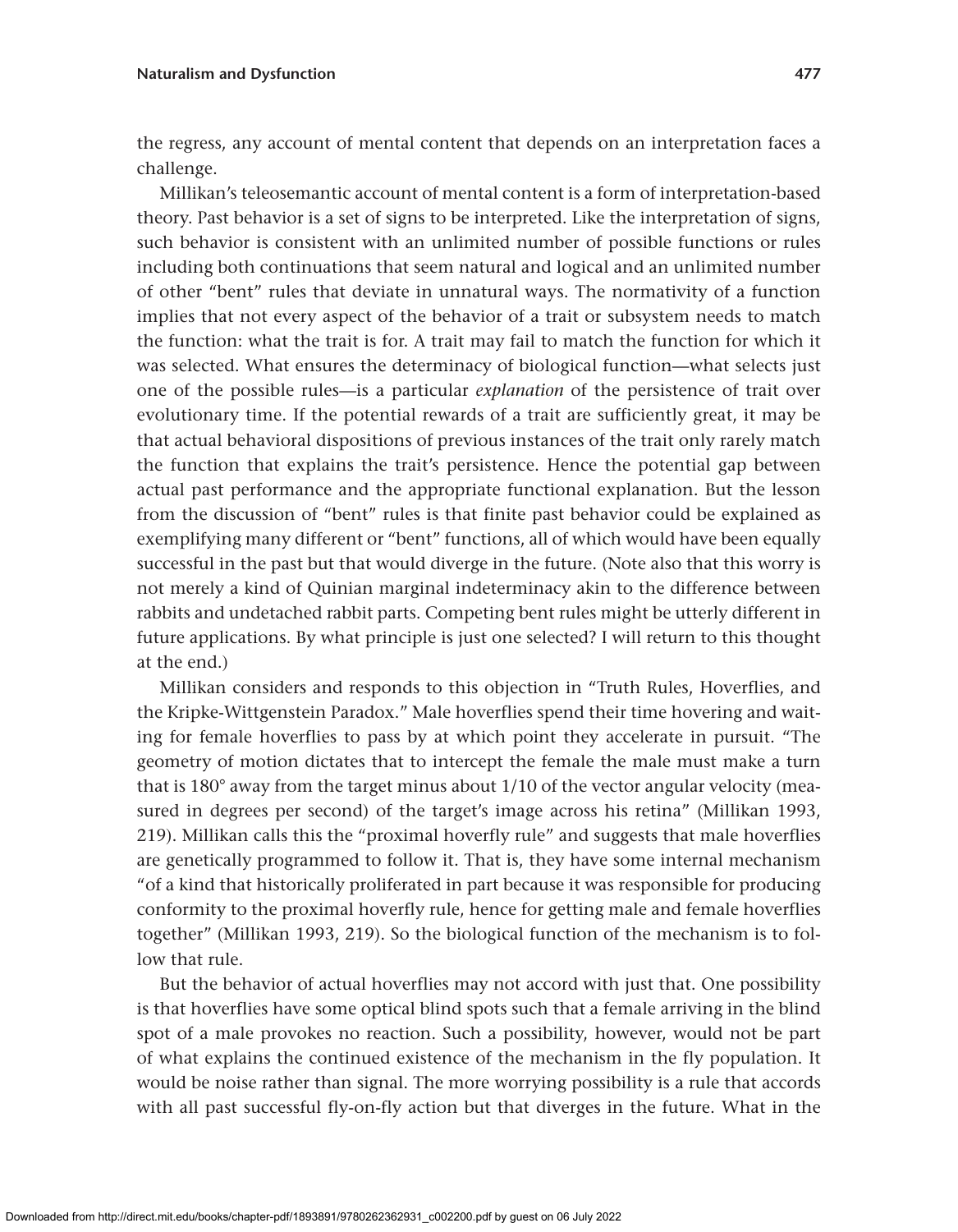evolutionary historical record could rule that out? Millikan dismisses such possibilities as follows:

[The "bent" rule] is not a rule the hoverfly has a biological purpose to follow. For it is not because their behaviour coincided with that rule that the hoverfly's ancestors managed to catch females, and hence to proliferate. In saying that, I don't have any particular theory of the nature of explanation up my sleeve. But surely, on any reasonable account, a complexity that can simply be dropped from the explanans without affecting the tightness of the relation of explanans to explanandum is not a functioning part of the explanation. (Millikan 1993, 221)

This is rather a brisk response. A key element of it is that the bent rule contains a complexity that Millikan's preferred explanation lacks. Her explanation is simpler. But from what perspective is her explanation simpler?

In the case of trying to naturalize mental content, her explanans is the meaning or content of particular vehicles of content. But she cannot invoke our prior grasp of what such contents seem more natural—of what it would be natural to *mean*—since that is what is supposed to drop out of, rather than being presupposed by, her analysis. And, of course, the content of the proper function is not just a matter of looking to behavioral dispositions but selecting a function that best explains them. But without presupposing the pattern that meaning imposes, the pattern of the space of reasons, what other principle is there to say what makes for a simpler explanation?

Millikan's response would be legitimate for an attempt to answer the question I have suggested that Fodor attempts (despite his appendix) to answer:

• Given the space of reasons, how is it possible for creatures like us to respond to it?

Fodor's implicit question presupposes, rather than seeks to explain, the pattern of normative liaisons between mental contents. Answering that question, it is *not* illicit to deploy a notion of simplicity that presupposes a prior grasp of the space of reasons because that is not what the question seeks to answer. But Millikan's question is more ambitious, and hence it is illicit in attempting it to presuppose a notion of simplicity that is based on prior grasp of the space of reasons.

#### **IV. Biological Function and Illness, Disease, and Disorder**

What, then, is the reductionist aim of appealing to biological functions in the philosophy of mental disorder? Two options can be articulated by translating from Fodor's and Millikan's questions in the philosophy of content. I suggested that Fodor's question was:

• Given the space of reasons, how is it possible for creatures like us to respond to it?

Translated into the context of naturalizing disorder gives something like:

• Given the concept of disorder, how is it possible for creatures like us to suffer it?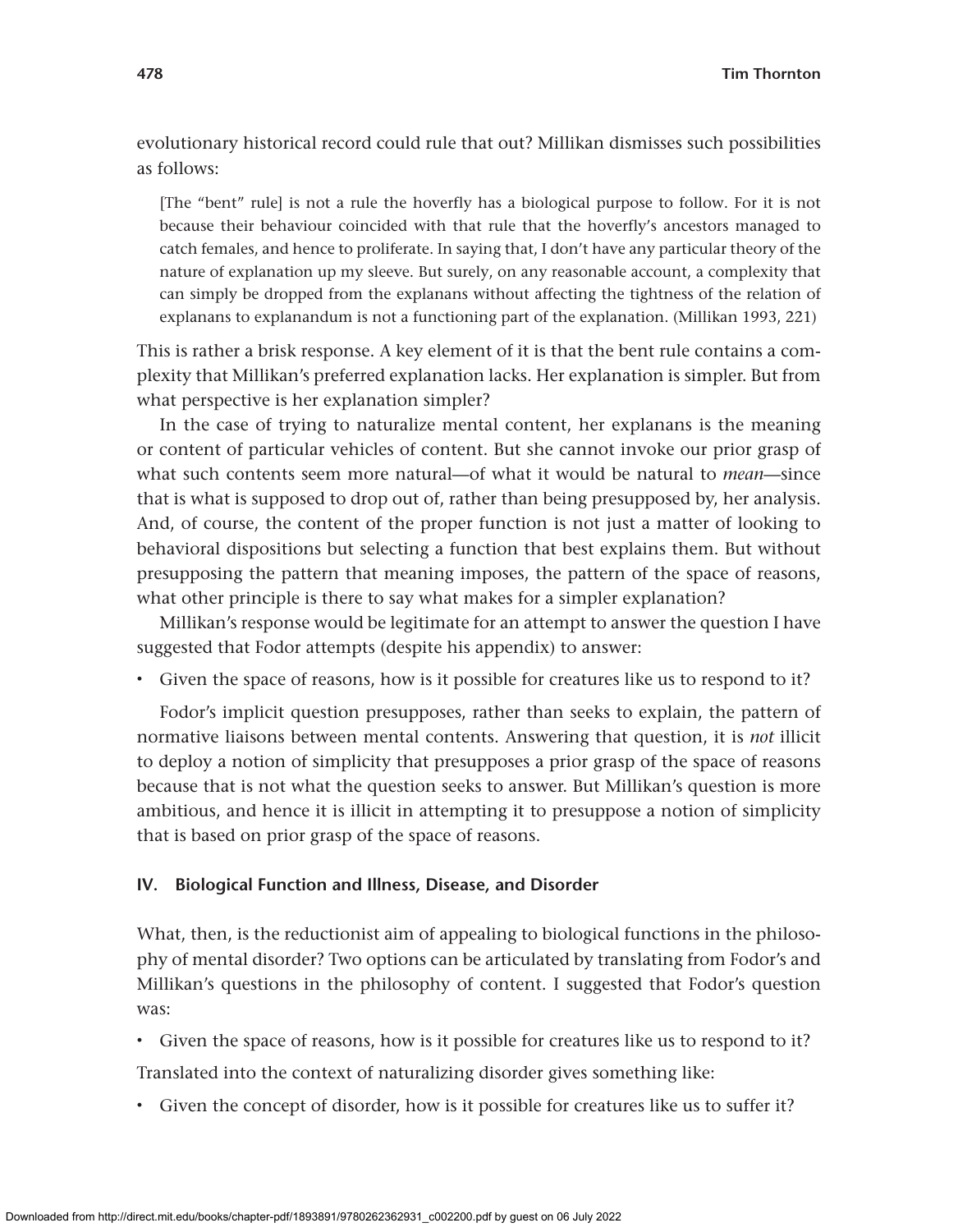Unlike the parallel question in the philosophy of content, however, this question does not seem worth an a priori answer. I do not mean to presuppose an articulated theory of what is, and isn't, worth philosophical attention. But there seems no pressing need to articulate a general theory of a failure to meet a normative standard by contrast with the felt need in the parallel semantic case to articulate a general theory of how it might be possible to meet one. Thus, this question is not an appropriate way to model reductionism about the concept of mental disorder. What of the other option?

Millikan's question was:

• Given our biological natures, how is it possible for creatures like us to respond to what we take to be the space of reasons, whatever it is?

Translated into the philosophy of mental disorder gives a question something like:

• Given our biological natures, how is it possible for creatures like us to suffer what we take to be disorder, whatever it is?

Millikan's looks the better model question for the philosophy of medicine. It makes questioning the nature of the concept of illness itself central rather than something presupposed.

It may be objected, however, that this cannot apply to Wakefield's analysis of disorder as harmful dysfunction because he relies on an approach that he describes using the phrase "black box." The notion of a natural function is defined as sharing whatever the initially unknown essential process is that explains prototypical nonaccidental beneficial effects such as eyes seeing. It merely transpires—it comes as an a posteriori discovery—that the process that explains the prototypical nonaccidental benefits is natural selection acting to increase inclusive fitness of the organism. And hence, the objection might run, this cannot be used to shed light on what is meant by the kind of dysfunction that underpins—when conjoined with harm—the idea of a disorder.

That objection goes too quickly, however. Although it is true that Wakefield does not engage in traditional conceptual analysis to underpin his conception of function, and hence dysfunction, that fact does not rule out the use of the supposedly empirically derived conception to shed light on the nature of function itself. It does not imply that he has to restrict himself merely to the kind of a priori engineering that Fodor attempts.

Furthermore, there is positive reason to think that he does more. One of the virtues that Wakefield claims for his analysis is that it is able to hold contemporary psychiatric taxonomy to account. In his persuasive coauthored book (with Allan Horwitz) *The Loss of Sadness*, for example, he argues that depression is overdiagnosed because "normal sadness"—that is, sadness that is in accord with human emotional biological function—is mistaken for genuine, pathological depression (Horwitz and Wakefield 2007). But since, he argues, mental disorder presupposes an underlying biological dysfunction, however unpleasant grief is, for example, it cannot be a disorder or an illness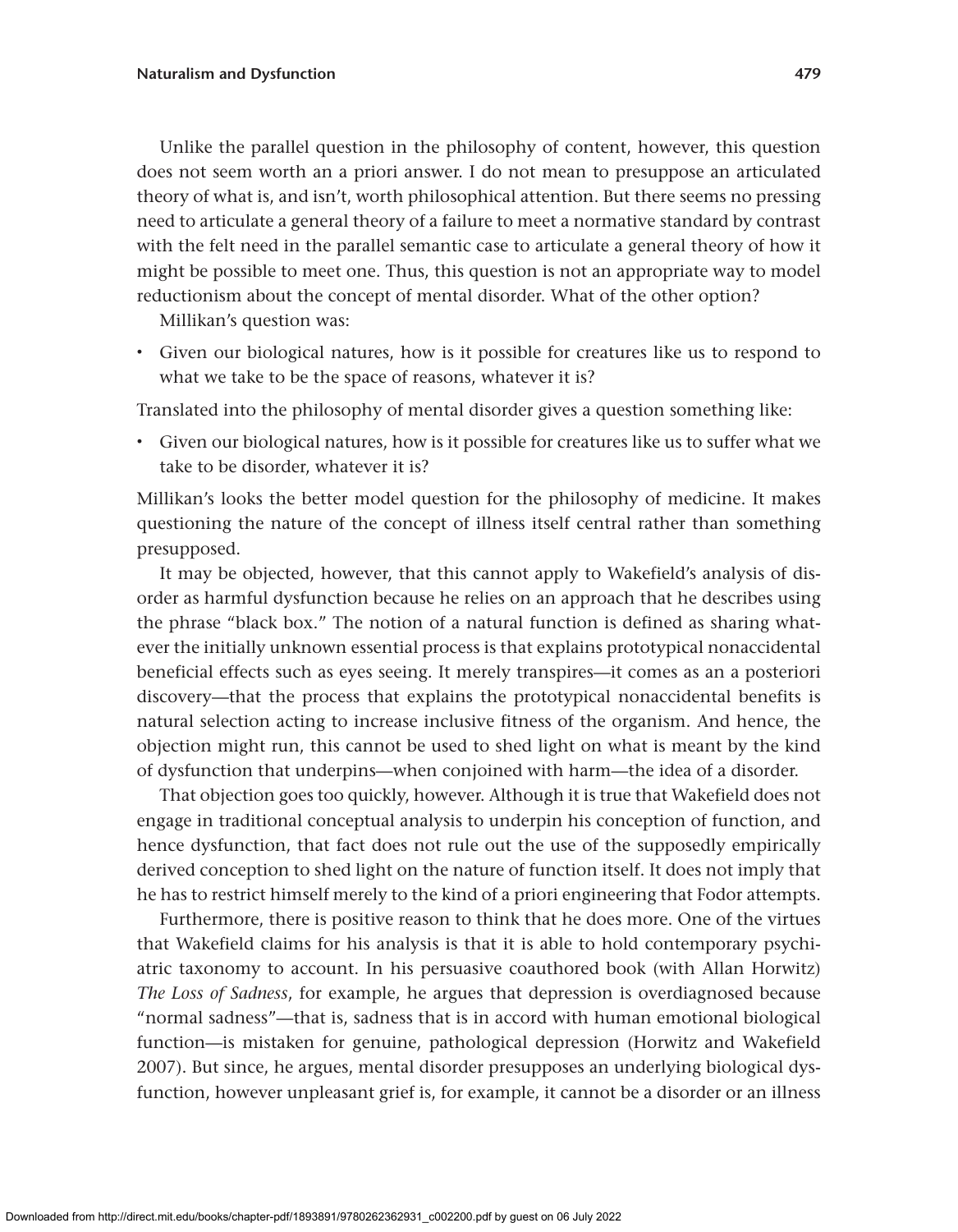providing it is serving its (presumed) biological function. Given that the analysis is used to explain the very idea of disorder (via the underlying notion of dysfunction), the form of reductionist naturalism belongs to the more radical second horn.

But if so, because it shares the task of naturalizing the normativity of pathology, Wittgenstein's objection is a serious objection. That is, a biological teleological account cannot rule out wildly divergent accounts of the functions in play, functions that explain the presence of traits. And if so, we need a better version of naturalism for the philosophy of disorder.

#### **V. A Quinian Response?**

My attempt to shed light on the nature of, and hence prospects for, reductionism in the philosophy of disorder has turned on an analogy between it and the philosophy of content and the prospects for reductionism about semantics. But it might be objected that there is a key disanalogy between the two cases.

Consider an argument often compared with Wittgenstein's discussion of rules and meaning: Quine's argument for the indeterminacy of translation (Quine 1960. (Since the relation between indeterminacy of translation, inscrutability of reference, and holophrastic indeterminacy is subject to interpretation and debate within Quine scholarship, a rough summary of one aspect of the argument will suffice.) Quine approaches the study of meaning via a particular methodological constraint.

In psychology one may or may not be a behaviourist, but in linguistics one has no choice. Each of us learns his language by observing other people's verbal behaviour and having his own faltering verbal behaviour observed and reinforced and corrected by others.…There is nothing in linguistic meaning, then, beyond what is to be gleaned from overt behaviour in overt circumstances. (Quine 1987, 5)

This reflects a commitment to the idea that facts about meaning are public and shareable. But Quine goes further in limiting the kind of facts available to fix the facts about meaning to those that fit a particular scientistic worldview. The project is constrained by connecting prompted ascent to sentences with environmental stimuli physicalistically described. These facts, however, underdetermine the translation of sentences. Since they are the only relevant facts, this implies that sentence translation is indeterminate.

With this argument in place, one might object that the comparison deployed so far between meaning and the concept of disorder is inappropriate. While Quinian indeterminacy is revisionary of our prephilosophical concept of meaning, the concept of disorder can more readily tolerate some such slack. So on the assumption that the Wittgensteinian argument outlined in previous sections sufficiently matches the Quinian argument just sketched, and on the assumption that some degree of indeterminacy is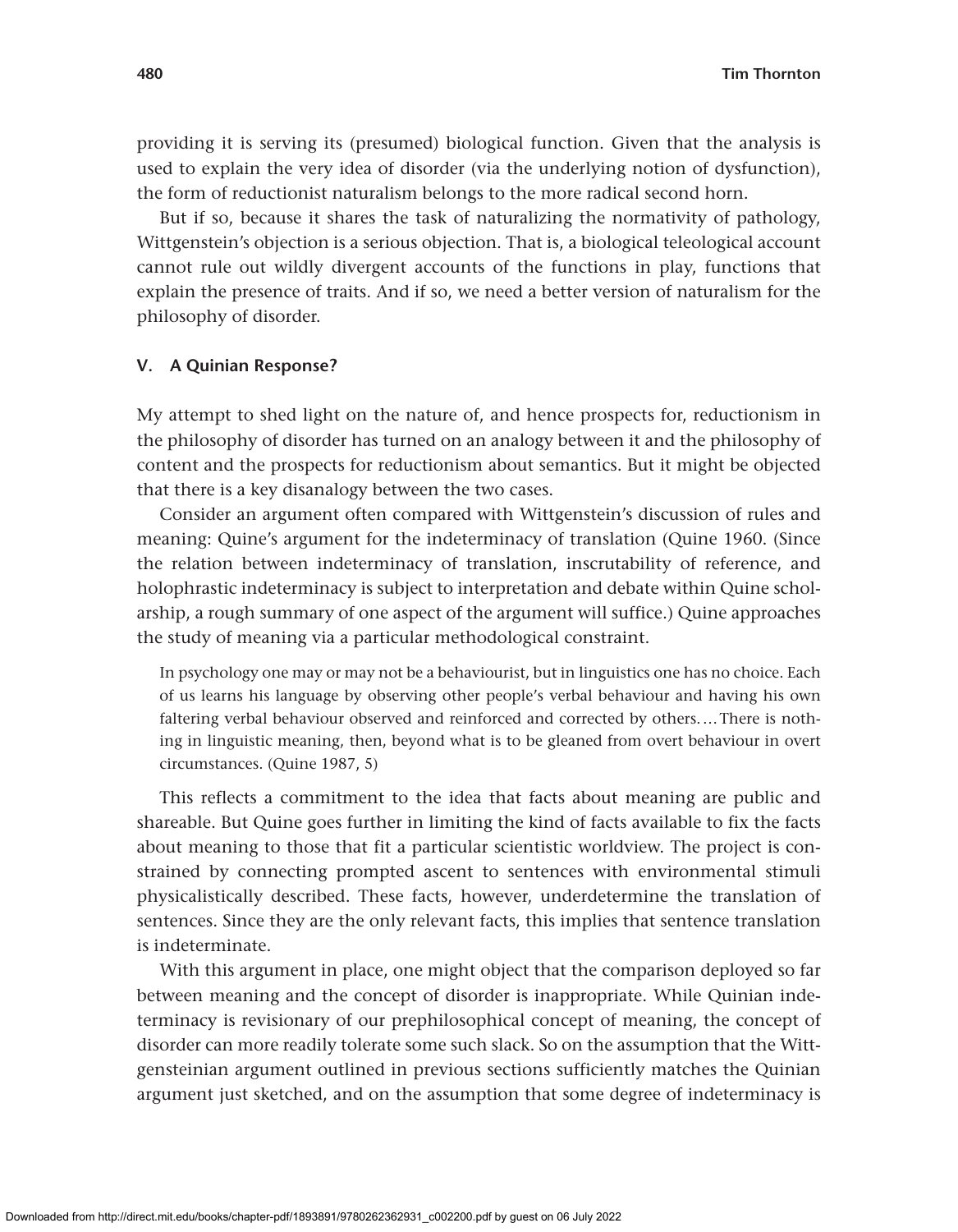no threat to the medical concept of disorder, the claim that the project of reducing the concept of disorder to naturalistic terms introduces an element of indeterminacy is no threat to the project.

Such a response fails, however, because the supposed parallel between Wittgenstein and Quine is misleading. Quine accepts a degree of indeterminacy in his positive account of meaning. He thinks that the evidence that fixes meaning only goes so far. This is, of course, because Quine builds in an assumption that the evidence has to be physicalistically described. Against that background, meaning would be indeterministic. But what, aside from scientism, justifies that restriction?

Wittgenstein, by contrast, does not think that meaning is indeterministic. The contexts that play a role in constraining it are described in intentional terms. The apparent parallel just sketched between Quine and Wittgenstein is not part of the latter's positive account but rather a reductio ad absurdum of reductionism. More significant, however, is that Wittgenstein's negative argument does not deliver merely a domesticated indeterminacy but rather no shaping of content in the future at all and hence undermines the very possibility of radical reductionist naturalism in the case of disorder too.

### **Conclusion**

I suggested that if the Wittgensteinian argument against the more radical reductionist aim is successful while there is no rational reason to pursue the more modest aim, then the philosophy of disorder needs a better conception of philosophical naturalism. Fortunately, there are other approaches that can still justifiably claim to be forms of philosophical naturalism.

One can, for example, sketch the broader context in which apparently puzzling concepts are used in such a way as to make their use clear. One example of this is the way that Daniel Dennett attempts to demystify the mental by describing the "intentional stance" within which mental properties are characterized (Dennett 1991). Dennett's aim is, by describing how the stance works and by suggesting that it is merely one of many possible stances for making sense of the world, to show how the properties so ascribed are perfectly natural even though they cannot be reduced to the properties deployed in other stances, such as the physical stance.

Dennett's approach is one version of naturalism without reductionism. It helps to highlight the key assumption behind Fodor's argument for reductionism quoted earlier in this chapter. The passage starts with an appeal to the shape of a future, completed physics. That serves as the benchmark of the really real and hence prompts the challenge for puzzling concepts. If they do not appear on the ultimate list, then either they mark an unreal property or they must be reducible to concepts on the list. The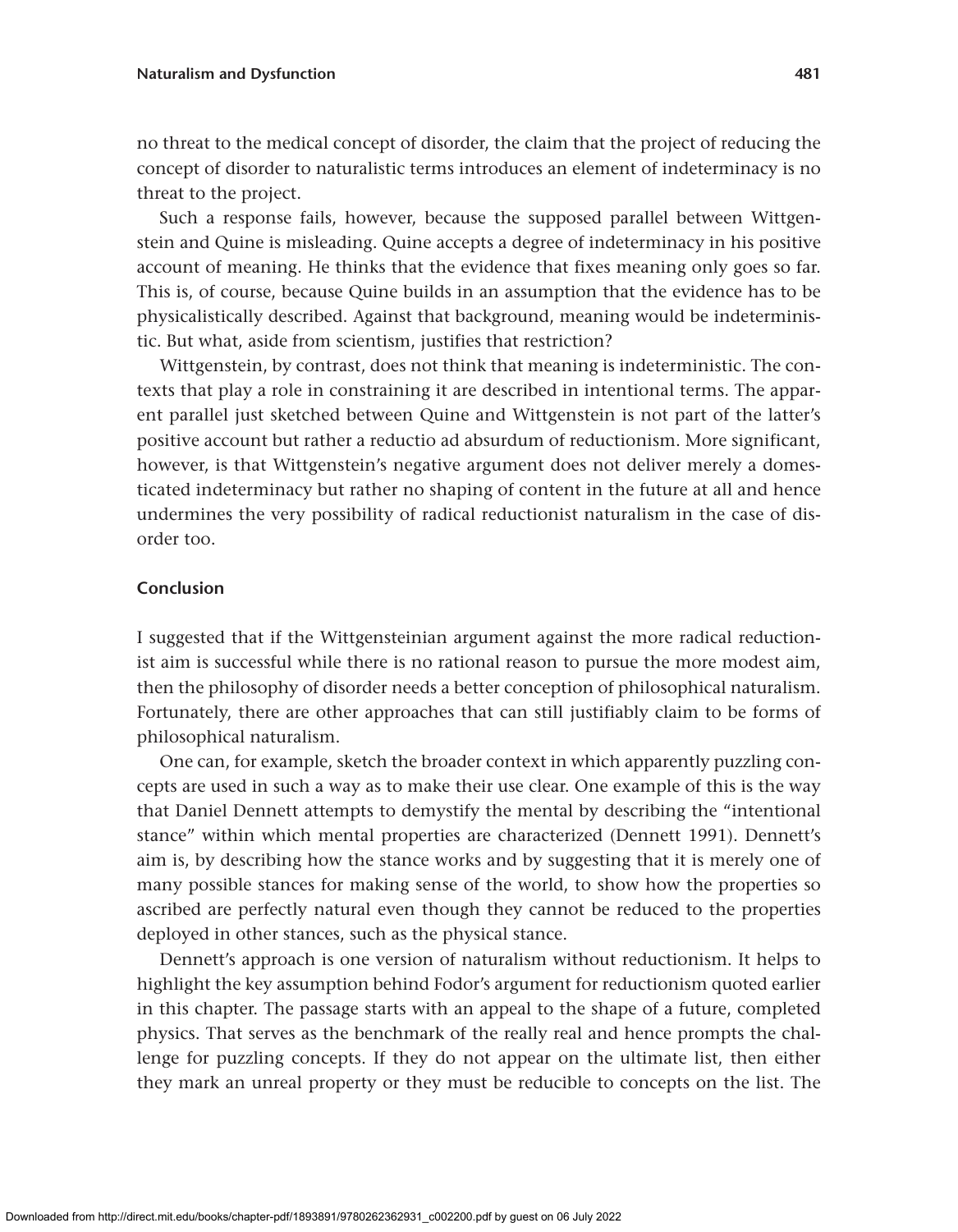challenge, however, presupposes without justifying the assumption that the physicists' list is such a benchmark and that assumption can be contested.

John McDowell, for example, has suggested that nature is not restricted to what can be described using the vocabulary of the physical sciences. Criticizing a reductionist construal of naturalism, McDowell, for example, says,

What is at work here is a conception of nature that can seem sheer common sense, though it was not always so; the conception I mean was made available only by a hard-won achievement of human thought at a specific time, the time of the rise of modern science. Modern science understands its subject matter in a way that threatens, at least, to leave it disenchanted.…The image marks a contrast between two kinds of intelligibility: the kind that is sought by (as we call it) natural science, and the kind we find in something when we place it in relation to other occupations of 'the logical space of reasons,' to repeat a suggestive phrase from Wilfrid Sellars. If we identify nature with what natural science aims to make comprehensible, we threaten, at least, to empty it of meaning. By way of compensation, so to speak, we see it as the home of a perhaps inexhaustible supply of intelligibility of the other kind, the kind we find in a phenomenon when we see it as governed by natural law. It was an achievement of modern thought when this second kind of intelligibility was clearly marked off from the first. (McDowell 1994, 70–71)

McDowell commends a different response to the prospects of a failure of reductionism. Rather than regarding this as impugning the reality of the properties or concepts concerned, it may merely show that reductionists have started with an impoverished conception of the real or of nature. Central to McDowell's picture is the possibility of undermining a dualism of normativity and nature. Nature itself may contain norms; it may be "fraught with ought" in Sellars's phrase. It is not restricted to what fits within the "realm of law" articulated by the physical sciences but also includes those emergent patterns and properties that have to be fitted within a different pattern of intelligibility: the "space of reasons." This phrase marks in McDowell's work (following Sellars) the rational pattern of intentional states (broadly construed to include ethical demands; it is thus comparable with but broader than Dennett's intentional patterns [Dennett 1991]). But an analogous conclusion could be drawn for other, nonintentional, concepts for which naturalists have also attempted philosophical reduction (e.g., necessity, causality). Again, the failure of an attempt at reduction in these cases need not undermine their reality.

McDowell's views are influenced by a reading of Aristotle's ethical views. He argues, elsewhere, that that both moral values and also secondary qualities form part of the fabric of the world (McDowell 1983). The suggestion is that there may be features of the world for which one needs a particular kind of mind, perhaps formed partly as the result of training, to detect, respond to, and even to conceptualize. Thus, one needs an appropriate moral education to understand, be sensitive, and resonate, to the demands that, say, kindness, makes on one in particular circumstances (McDowell 1979). But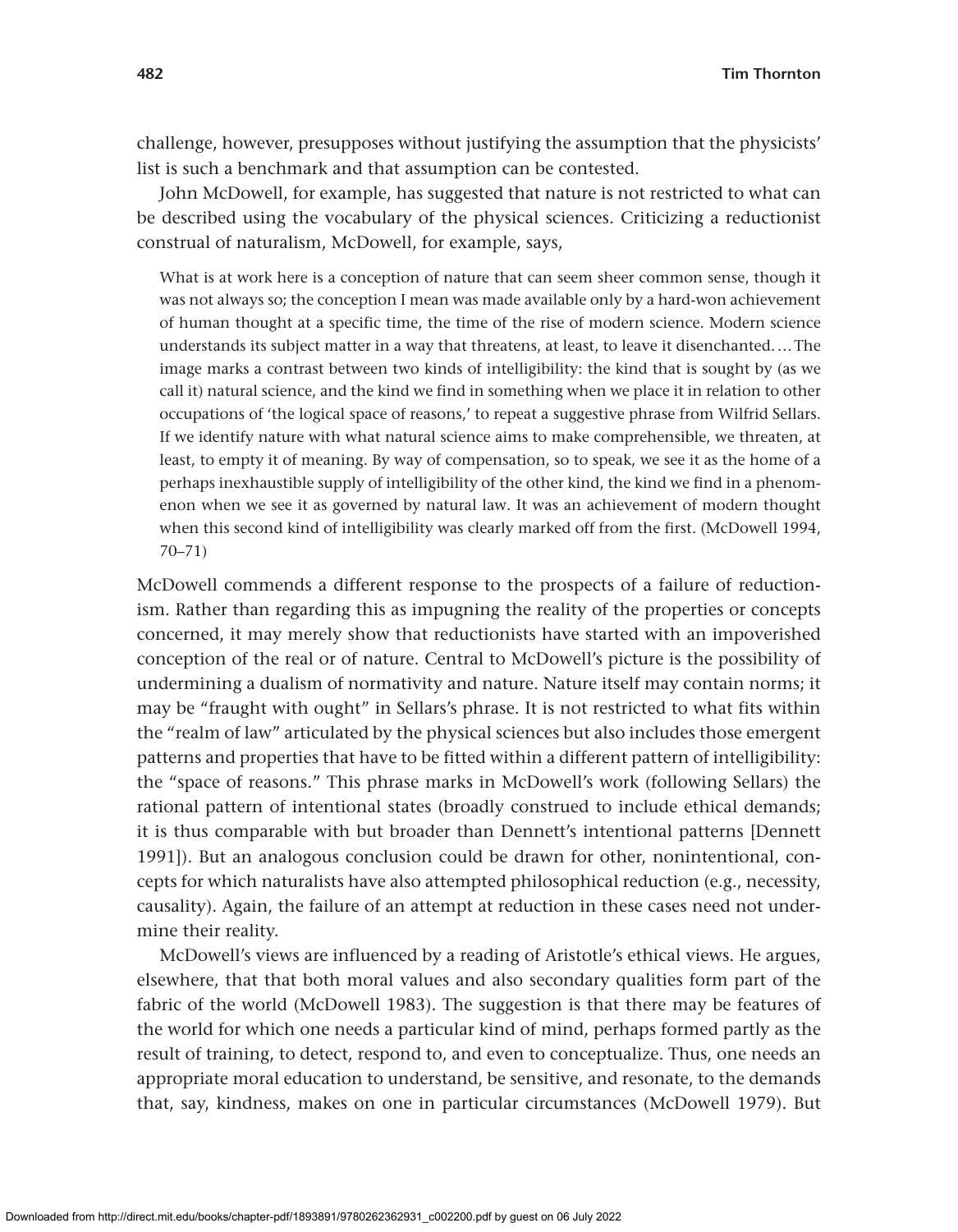just because these are demands that can be understood only from such a perspective does not undermine their basic reality.

Applied to the concept of disorder, such a conception of philosophical naturalism suggests a different approach to the prima facie normativity of mental illness and disease from reducing it. By contrast with apportioning it either to the irreducibly normative value of harm or to functions anchored, descriptively, in evolutionary theory, a more relaxed conception of nature allows that the normativity may be both more complex but no less part of the natural world. This has an important consequence. A substantial theory of disorder such as Wakefield's forges a connection between it and dysfunction. On a reductionist interpretation, the latter concept has to be understood independently of, and hence shed independent light on, the former. That connection, however, may be informative even without the reductionism. Our grasp of disorder may contribute to our grasp of function and dysfunction and vice versa. And hence Wakefield's analysis of the difference between, for example, sadness and depression may remain suggestive and helpful even in a new philosophical setting.

#### **Acknowledgments**

This chapter was written while a fellow of the Institute for Advanced Study, University of Durham. My thanks both to the IAS, Durham, and the University of Central Lancashire for granting me research leave.

#### **References**

Blackburn, S. 1984. The individual strikes back. *Synthese* 58(3): 281–301.

Boorse, C. 1975. On the distinction between disease and illness. *Philosophy and Public Affairs* 5(1): 49–68.

Cooper, R. 2002. Disease. *Studies in History and Philosophy of Biological and Biomedical Sciences* 33(2): 263–282.

Cooper, R. 2007. *Psychiatry and Philosophy of Science.* Acumen.

Cummins, R. 1975. Functional analysis. *Journal of Philosophy* 72(20): 741–765.

Dennett, D. 1991. Real patterns. *Journal of Philosophy* 88(1): 27–51.

Fodor, J. A. 1987. *Psychosemantics*. MIT Press.

Fulford, K. W. M. 1989. *Moral Theory and Medical Practice.* Cambridge University Press.

Fulford, K. W. M. 1999. Nine variations and a coda on the theme of an evolutionary definition of dysfunction. *Journal of Abnormal Psychology* 108(3): 412–420.

Fulford, K. W. M. 2000. Teleology without tears. *Philosophy, Psychiatry, and Psychology* 7(1): 77–94.